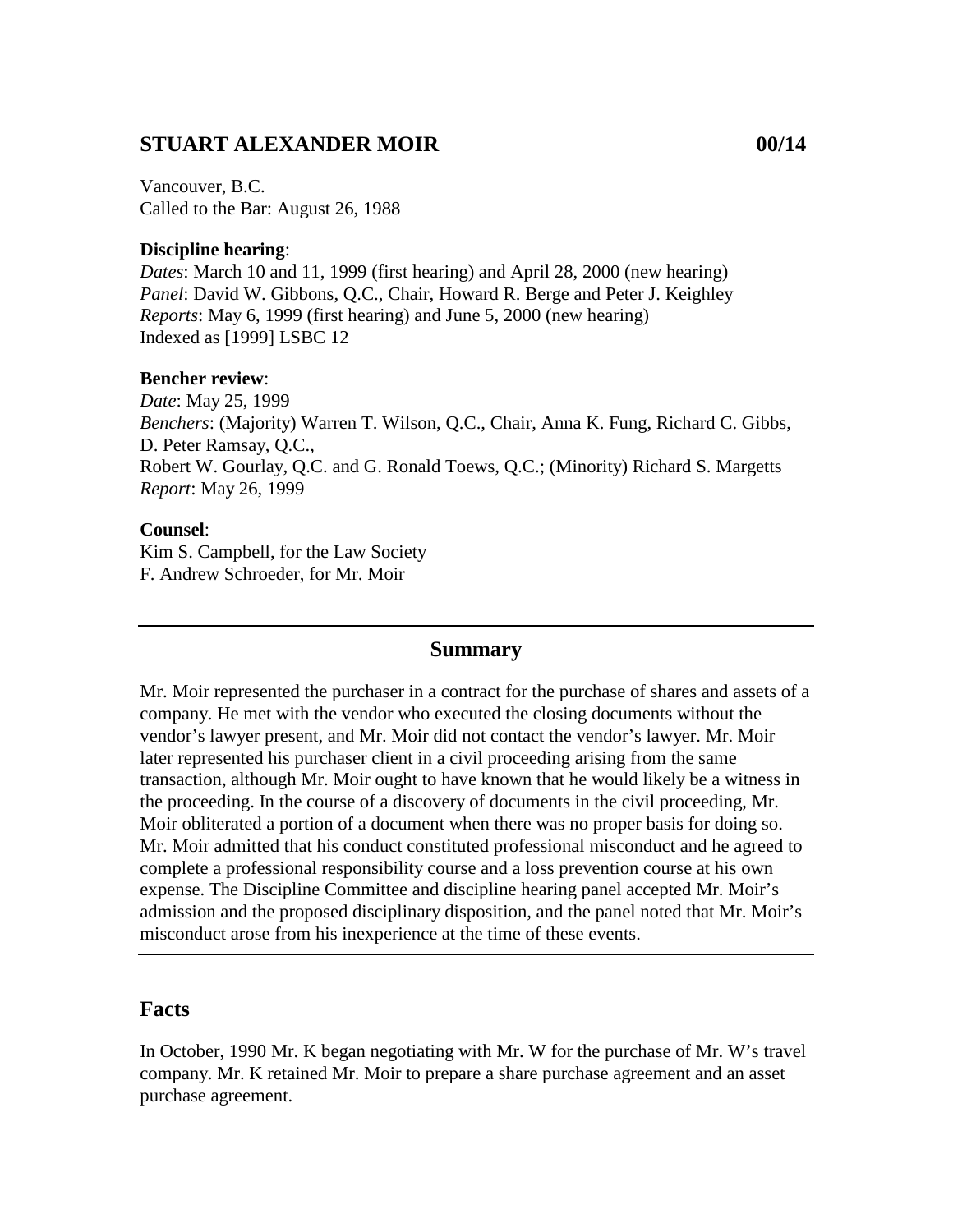Mr. Moir prepared these documents and met with Mr. K and Mr. W. He advised Mr. W that he didn't act for him and that Mr. W should receive independent legal advice on the transaction. Mr. W retained his own lawyer who discussed changes to the agreements with Mr. Moir.

After further negotiations, Mr. W's lawyer called Mr. Moir to say that Mr. W had not decided whether to close the transaction. The next day, however, Mr. K and Mr. W together went to Mr. Moir's office and signed documents to close the transaction. Mr. W's lawyer was not present at this closing and Mr. Moir did not contact him.

Mr. W later began an action against Mr. K and his company. Mr. K asked Mr. Moir to act for him in the proceeding. Mr. Moir initially declined because he was a potential witness in the proceeding, but then agreed to a limited retainer.

During the discovery of documents, Mr. Moir faxed copies of certain documents to Mr. W's lawyer. He obliterated a portion of one document on the ground that the information was irrelevant and confidential. A Master later ruled the text was relevant, and Mr. Moir delivered a clean copy of the original letter to Mr. W's lawyer.

Mr. Moir ceased acting for Mr. K following examinations for discovery.

\* \* \*

A discipline citation was issued against Mr. Moir and a hearing set for October, 1994. The hearing was adjourned several times because of the unavailability of Mr. Moir's witnesses, the ill health of his counsel, disclosure issues and the replacement of a member of the panel. In 1999 the hearing was held, and the panel dismissed the citation against Mr. Moir after he raised a preliminary objection that full disclosure of relevant materials had not been made by the Law Society.

In May, 1999 the Discipline Committee applied to the Benchers for a review of the citation dismissal. A majority of the Benchers found that Law Society discipline counsel had honestly, but mistakenly, believed that two documents were not subject to disclosure. Although the documents were not disclosed until after the start of the hearing, contrary to the Rules, this disclosure was six months before the intended start date of the evidentiary phase of the hearing (and nine months before the actual start of this phase). Mr. Moir had ample time to prepare. Moreover, substantially the same information in the documents had previously been disclosed to Mr. Moir through transcripts he had received. A majority of the Benchers found that Mr. Moir was not prejudiced by the late disclosure of the two documents and they directed that a hearing of the matter proceed on its merits. Mr. Margetts dissented and would have stayed the proceedings.

The hearing proceeded in March, 1999.

### **Admission**